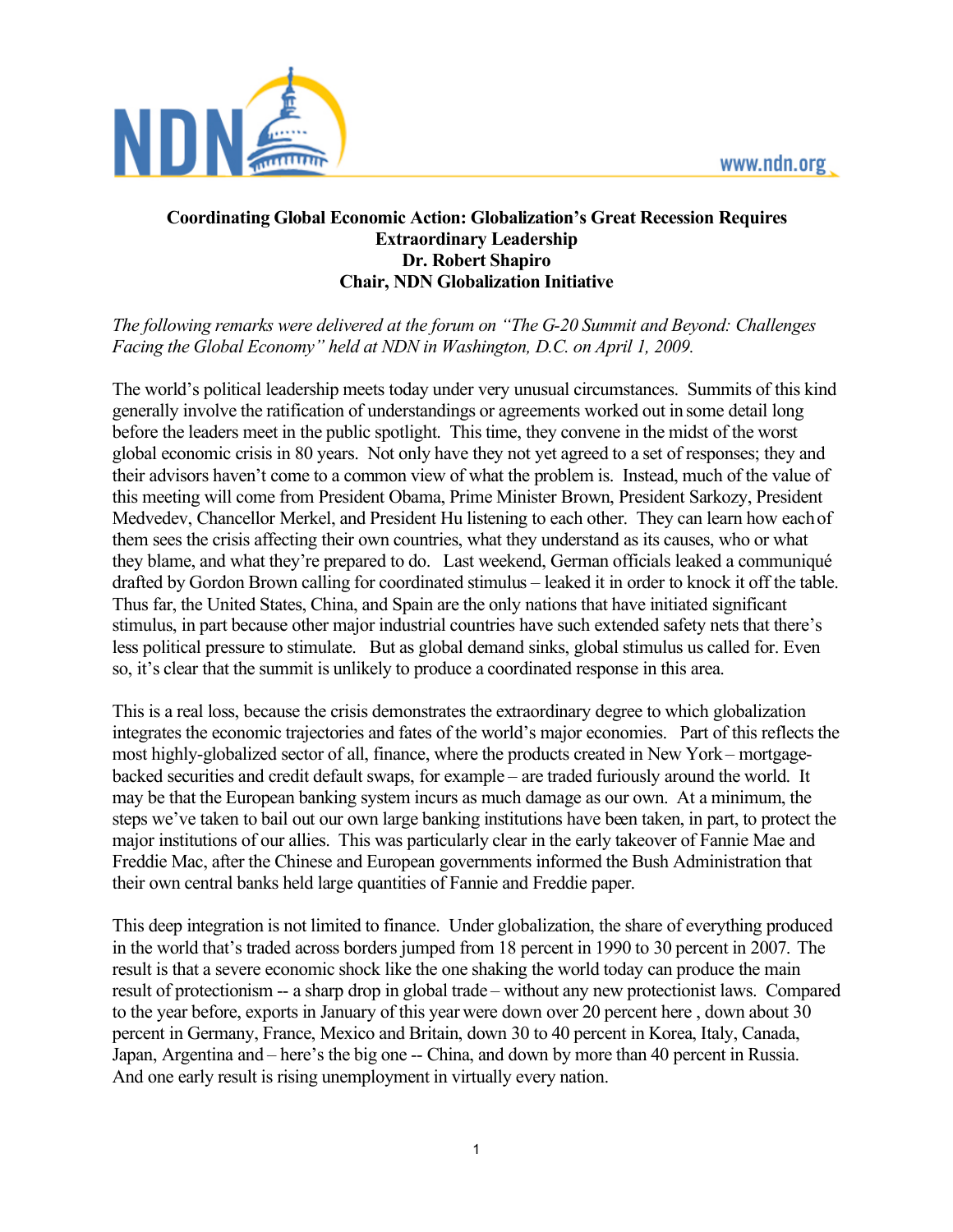So, the world finds itself in not only a systemic crisis, but a cascading one as well: That is, a systemic crisis that becomes more and more serious through feedback effects, and a cascading one that also spreads across sectors and countries.

In short, this is not an ordinary business cycle or an ordinary recession. And the normal steps to bring a country out of an ordinary recession don't work. The chief conventional response, easy monetary policy, has failed: We're running nearly zero interest rates; we've doubled the monetary base in four months – something that usually happens over a period of four to five years. Yet, the sectors that are supposed to be most sensitive to monetary policy – housing, consumer durables and business investment – all continue to fall. The fiscal stimulus will help some starting in the fall and early next year, but only on a limited and temporary basis.

There are two fundamental reasons why this recession is so different. First, much of the core of the nation's financial sector – the whole system for distributing capital to businesses and people – is unable to operate normally. That's because they're bankrupt or nearly so, or because they're trying to protect themselves against the next set of shocks – and new shocks are what has to be planned for in a systemic, cascading crisis. That's the supply side of the crisis.

Conditions are no better on the demand side. Here, what's unique in this crisis, compared to every other business cycle in the lifetimes of everyone in this room, is that people aren't holding back simply because their incomes are down, or they've lost a job or fear they might soon. That happens in every recession. What's different this time is that people are also suddenly and starkly poorer. Over the last year, this crisis has evaporated some \$14 trillion in personal wealth in America – split nearly evenly between falling housing values and falling stock values. That's about 20 percent of the value of everything in the American economy. In economic terms, the shock isn't just in flows – how much income you're taking in – but also in stock – what you're worth, apart from your income. The result is a fast rising saving rate, and faster-falling consumption and business investment.

That's why fiscal stimulus and monetary ease can't do the job alone. That's why this downturn will likely last three years, compared to the 12 to 14 months of an average recession. And that's why it's vital that we implement effective programs to address the two critical, underlying sectors in this crisis, housing and finance.

That brings us to the same conundrum facing all the leaders in London this week: What's economically necessary is very difficult politically. We won't stop the wealth drain until we can stabilize housing – and, closely related, we can't stabilize banking until we stabilize the mortgagebacked security market. That won't begin to happen until we can bring the foreclosures driving down the value of both housing and those securities back to normal levels. But how do you help those in danger of defaulting on their mortgages and facing foreclosure, without igniting a political firestorm from everyone else with mortgages? So far, the Administration's housing plan mainly addresses the availability of mortgage refinancing; but banks are unlikely to refinance a homeowner facing foreclosure, because they're by definition bad credit risks. It's not likely to be enough.

This crisis also won't abate until we can normalize the foundations of the financial system. And that can't happen so long as that system remains dominated by institutions that are insolvent or nearly so. So far, the Administration's main plan is to create markets for those institution's bad assets, by